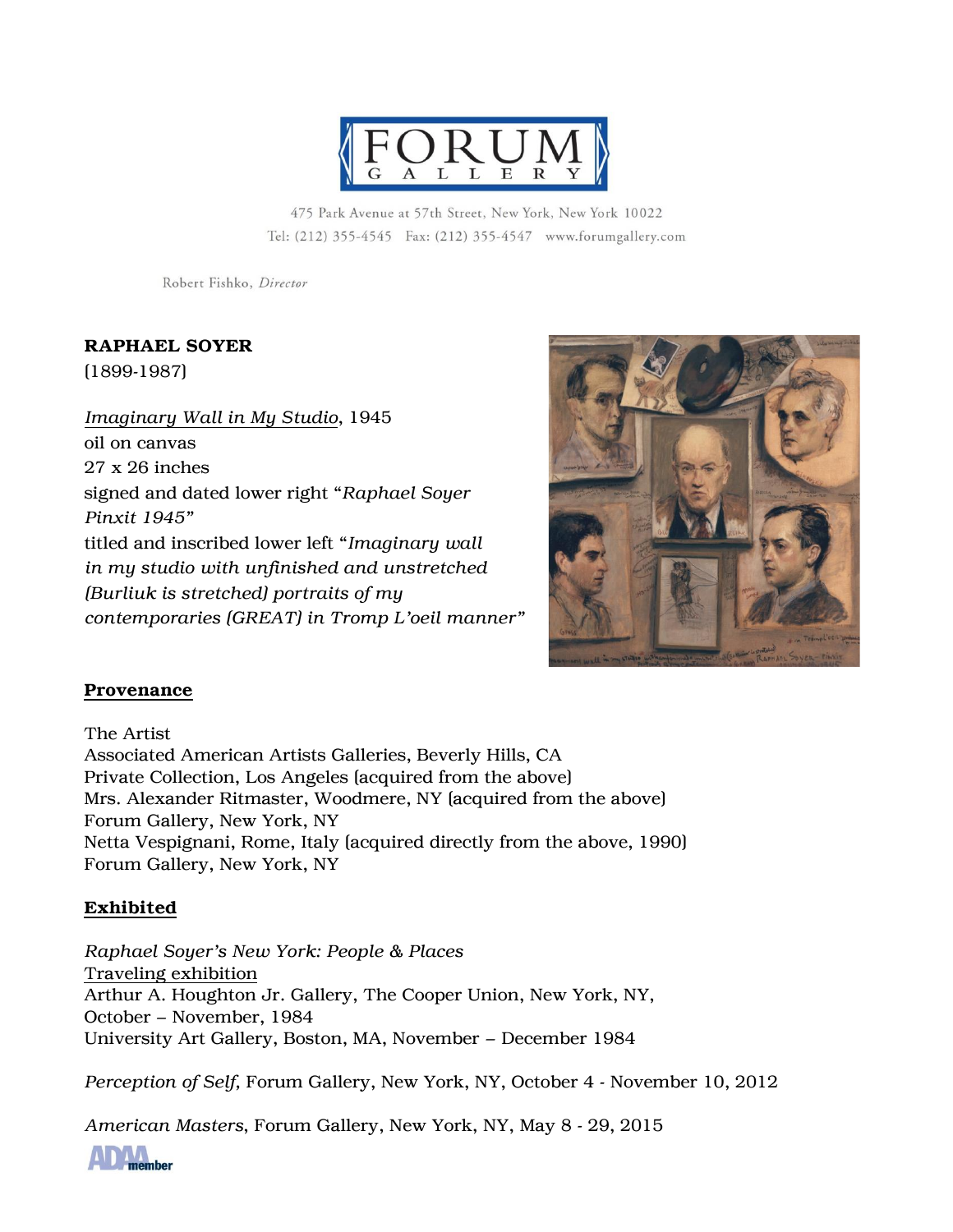# Literature

Goodrich, Lloyd. *Raphael Soyer, (*New York: Harry N. Abrams, Inc.), 1972, p.163, Illustrated.

*Raphael Soyer's New York: People & Places*, Arthur A. Houghton Jr. Gallery, The Cooper Union, New York, NY, October – November, 1984, Illustrated.

### Note

*Imaginary Wall in My Studio* depicts artists Raphael Soyer (upper-left), Moses Soyer (lower-right), Chaim Gross (lower-left), David Burliuk (center) and Nikolai Cikovsky (upper-right). Raphael Soyer also depicted in the painting a postcard of the Yalta conference (Roosevelt, Churchill and Stalin), a drawing that Raphael Soyer's daughter, Mary, made of her pet cat, and a drawing by Raphael Soyer of an embracing couple. The identities of the embracing couple and the significance of the drawing has never been completely decoded, not even by Raphael's daughter, Mary Soyer. It is believed that, perhaps, it could be a self-portrait with a woman he knew and broke up with long ago, hence the broken glass.

DAVID BURLIUK (1882-1967) was a Ukrainian Futurist, Neo-Primitivist, book illustrator, publicist, and author associated with Russian Futurism. Burliuk is often described as "the father of Russian Futurism." Burliuk's art during his historically important early period was an amalgam of Fauvist, Cubist, and Futurist influences, which he absorbed and melded with his love of nature, a fascination for the forms and designs of Scythian culture, and especially his admiration for Ukrainian folklore.

NIKOLAI CIKOVSKY (1894-1984) painted figurative subjects, landscapes, portraits and still lifes, working in a simplified Realist manner reflective of his earlier exposure to modern European art. During the 1930s and 1940s, he was linked with American Scene painting and Social Realism in New York, creating works of art that were acclaimed for their strength, vitality and individuality of expression.

CHAIM GROSS (1904–1991) was a modernist sculptor known for his direct wood carvings of jubilant circus performers, confident urbanites, and intimate mother and child pairings. They are imagined in various states of solitude and joyous interdependence, and rendered in a combination of traditional and tribal/folk styles. A native of Austria, Gross emigrated in 1921 as teenager from war torn Eastern Europe to New York City, where he studied sculpture at the Educational Alliance on the Lower East Side and came to know painters Moses and Raphael Soyer and many other important 20th-century New York artists. Forum Gallery began representing Gross in 1962, until his death in 1991.

MOSES SOYER (1899-1974) began studying at Cooper Union, whose formalistic curriculum he eventually left in favor of continuing his studies at Ferrer Art School in Spanish Harlem. There, he studied painting and drawing with the more advanced Ashcan school artists, who sought to capture New York scenes through realistic and unglamorized representations of everyday life. Known primarily for his drawings and oil paintings, Moses art emphasized the depiction of the natural attitudes, thoughts, and gestures of individuals in performing everyday tasks. Throughout his career, Soyer's art remained close to the representational rendering and simple subject matter of the Ashcan artists and realism.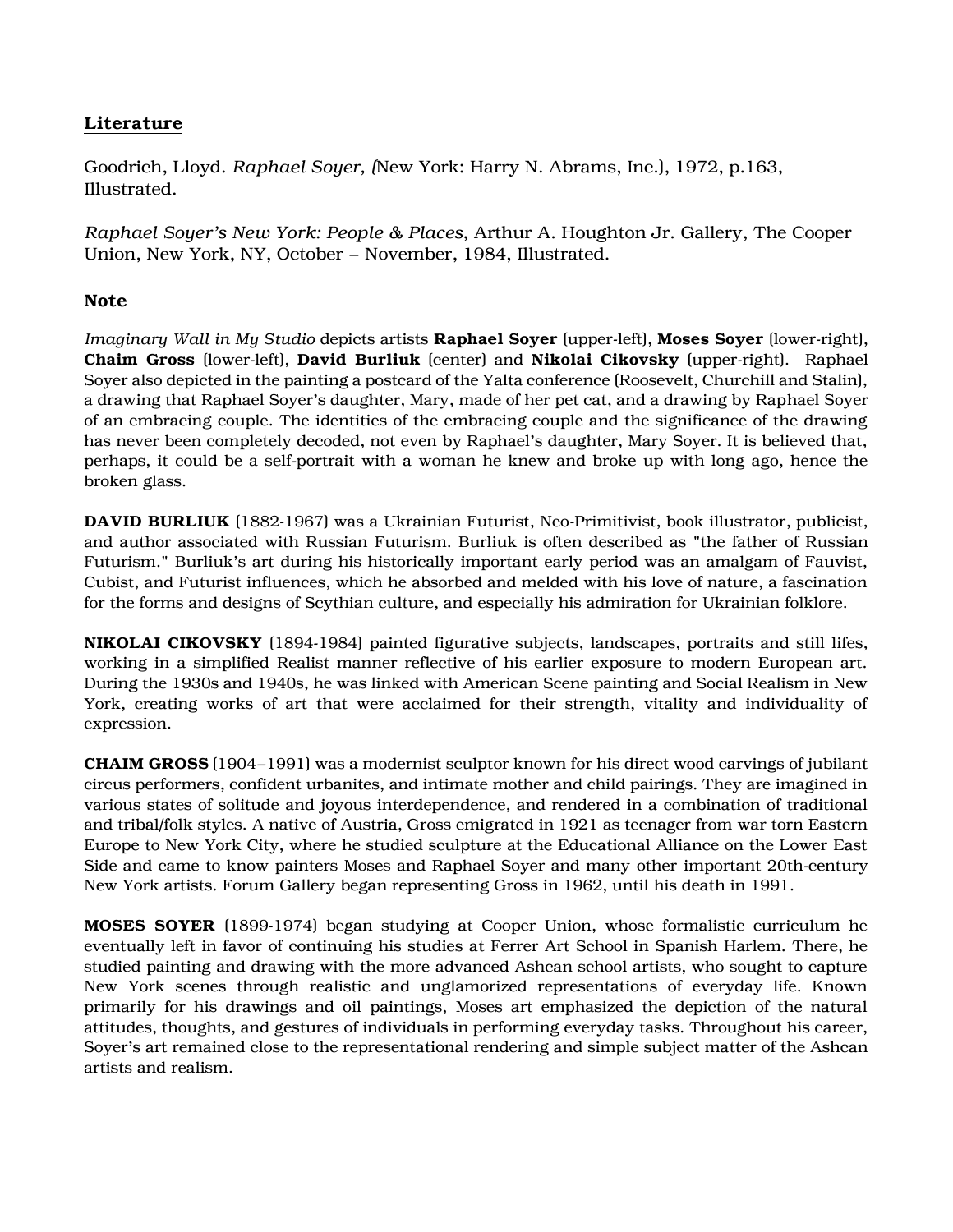### Essay

In the foreground of Raphael Soyer's 1948 painting *My Friends* the artist painted a banderole featuring the words "Friendship is the wine of life". Thin, short, and shy, Raphael began painting his artist friends in the 1930s just as he arrived at his signature style. The practice may have served Soyer as an antidote to his innate bashfulness and enabled him to express heartfelt camaraderie to his peers and admiration towards his older artist acquaintances. Soyer also produced many self-portraits which, along with his portraits, offered him intermittent hiatuses from the subject matter to which he was dedicated and brought him national acclaim: New York's poverty-stricken vagabonds and its lower-class proletariat. So prolifically did Soyer paint these artist-friend portraits that by the time of his first one-man exhibition at Associated American Artists (the gallery held three solo Raphael Soyer shows in March of the years 1941, 1948, and 1953) twentythree of them, each portraying one of his creative comrades, were displayed together as a separate group under the heading "My Contemporaries and Elders".

Soyer's painting of *My Friends,* one of the largest compositions he ever did, includes two female models and four of his closest companions, the painters David Burliuk, Nicolai Cikovsky, sculptor Chaim Gross, and his brother Moses, with his own image appearing in the rear, back turned at his easel. A year prior, Soyer painted a much more intimate work called *Imaginary Wall in My Studio* in which he incorporated only the portraits of the same five artists, Cikovsky upper right, brother Moses lower right, Burliuk center, Gross lower left, and Raphael himself upper left. In the upper central portion of the canvas Soyer painted a postcard image of Roosevelt, Churchill, and Stalin at the recently held Yalta Conference (February of 1945, a prelude to the allied victory in World War II), a drawing which his daughter Mary had made of her pet cat, and a small black and white photograph of his wife Rebecca smiling as she upholds their infant daughter and only child. Bottom middle is a rendering of one of his own drawings which depicts a couple embracing, framed behind broken picture glass. The imagery relates directly to a background detail in Soyer's 1941 painting *Waiting at the Station* (Forum Gallery, New York) in which a soldier and young lady hold each other tightly in their arms, the cracked glass symbolic for the tragedy of war.

Aside from Soyer's personal friendships, something else, unpublicized yet more profound, is intimated with respect to this inner artistic circle, represented in both *My Friends* and *Imaginary Wall in My Studio*. Raphael and Moses knew Chaim Gross from their days of study together at Cooper Union (1914-18). There's little doubt that Raphael met Nicolai Cikovsky at Charles Daniel's gallery at West 47<sup>th</sup> Street, where the former had a one-man show in 1929 and the latter in 1930. Cikovsky and Burliuk were particularly close friends who painted side-by-side in Southampton, Long Island (1942). And all would have visited the Whitney Studio Club on West 8<sup>th</sup> Street prior to its 1931 expansion and conversion into a museum. Still, Cikovsky, Burliuk, Gross, Moses, and Raphael had more in common than shared interests and mutual respect. All five were from Eastern Europe: Cikovsky from Pinsk, in present-day Belarus, Russia; Burliuk from the Ukraine; Gross from the Carpathian Mountain region of what used to be known as Austrian Poland but is now Western Ukraine; Raphael and Moses from the city of Borisoglebsk in the latter-day province of Voronezh Oblast some four hundred miles Southwest of Moscow. All except Burliuk were Jewish and spoke Yiddish as well as English. Moreover, all five of them were active members of the New York chapter of the John Reed Club, which was founded in October of 1929 at the onset of the Great Depression.

Spread about the nation from Boston to San Francisco and numbering thirty at their peak, the John Reed Clubs were a federation of local Marxist organizations under the umbrella of the United States Communist Party, whose mission it was to increase political influence by engaging intellectuals, writers, and artists. It was named after the Oregon native, Harvard graduate, and activist journalist who, while working for the Socialist magazine The Masses, covered the Mexican and Russian Revolutions (in regard to the latter, writing the famed book Ten Days that Shook the World), and who perished at thirty-three of Typhoid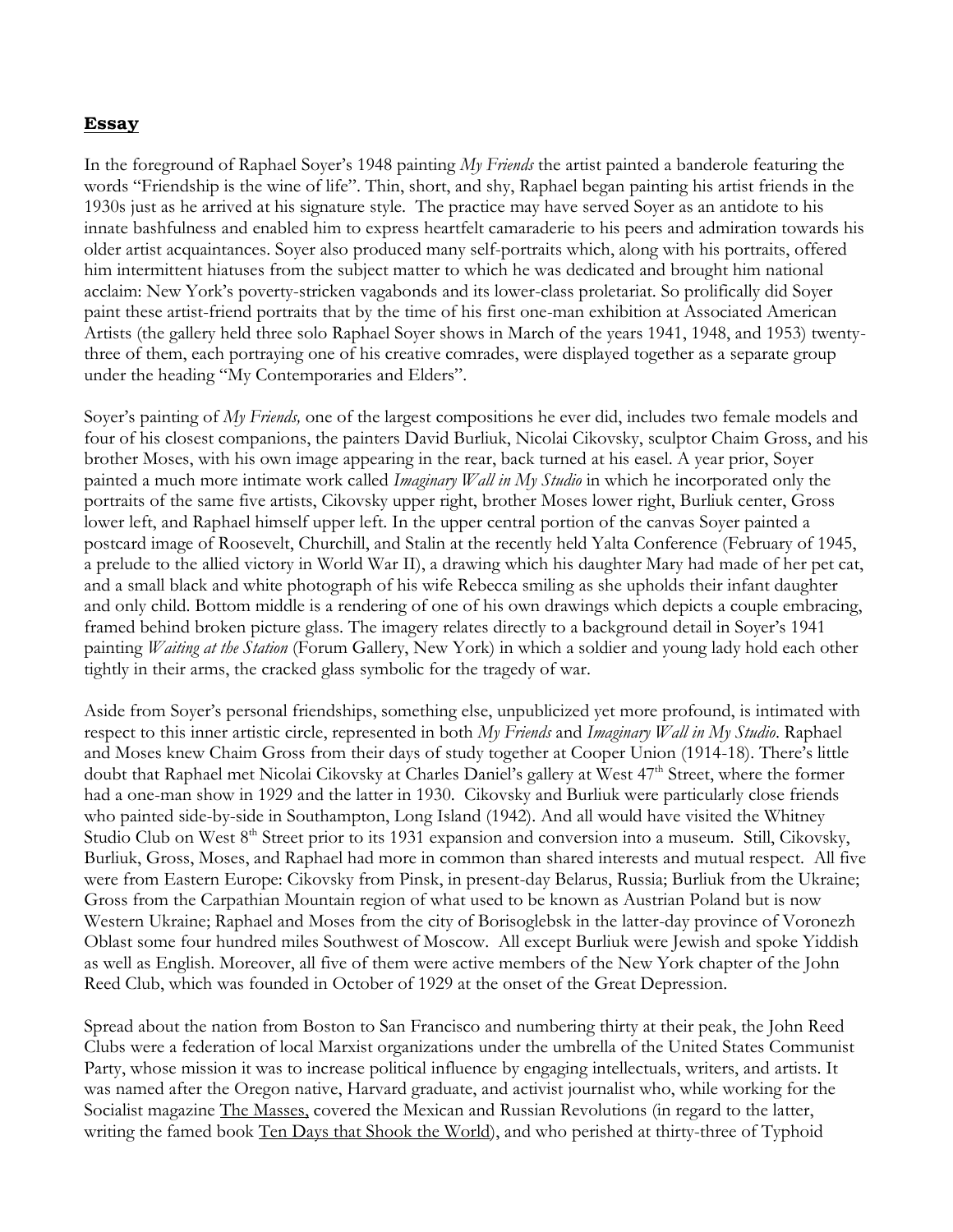Fever in the newly-born Soviet Union. What may seem imponderable in current times is the appeal, breadth, and force of a Depression Era movement which offered a radical alternative to the harshness and hypocrisy of American Corporate Capitalism.

While Raphael Soyer refrained from direct political references in his canvases, those with a social conscience like him, who related experientially to the peripatetic homelessness of indigence and the humiliating terror of subjugation, found fraternity in the John Reed Clubs. Nor did Soyer or his friends create artwork directly reflective of their common religion. While a few Jewish artists like Max Weber and Ben-Zion at times did pictorially reference Judaism, it was not usual. American Jews' devotion to humanism, derived from their longstanding record of involvement in European labor movements, was given a voice in a pro-Communist creative world which asserted the dogma that art must both portray reality for what it is and convey an ameliorative message. While Raphael Soyer, his brother, and band of brothers conformed to the first tenet and not the latter, their *esprit de corps* really was their "wine of life".

"The substantial Jewish presence on the Left was, of course, nothing new—Jews had been prominent in the European and American Socialist movements before the First World War, and in the wake of the Russian Revolution, many had joined the Communist movement. During the 1920s, the American Yiddish-language Communist daily newspaper *Di frayheyt* (later *Morgan frayheyt*) had a larger readership than did the Englishlanguage equivalent, *The Daily Worker*, while at least one third of the members of the central committee of the Party were Jews." (Frankel, Jonathan, ed. Dark Times, Dire Decisions: Jews and Communism, Studies in Contemporary Jewry, The Avraham Harmon Institute of Contemporary Jewry, Hebrew University of Jerusalem; Oxford University Press, New York, 2004. Mendelsohn, Erza. *Jews, Communism and Art in Interwar America*, pps. 99-100)



Soyer, *My Friends*, 1948 (coll. Butler Institute of American Art, Youngstown, Ohio)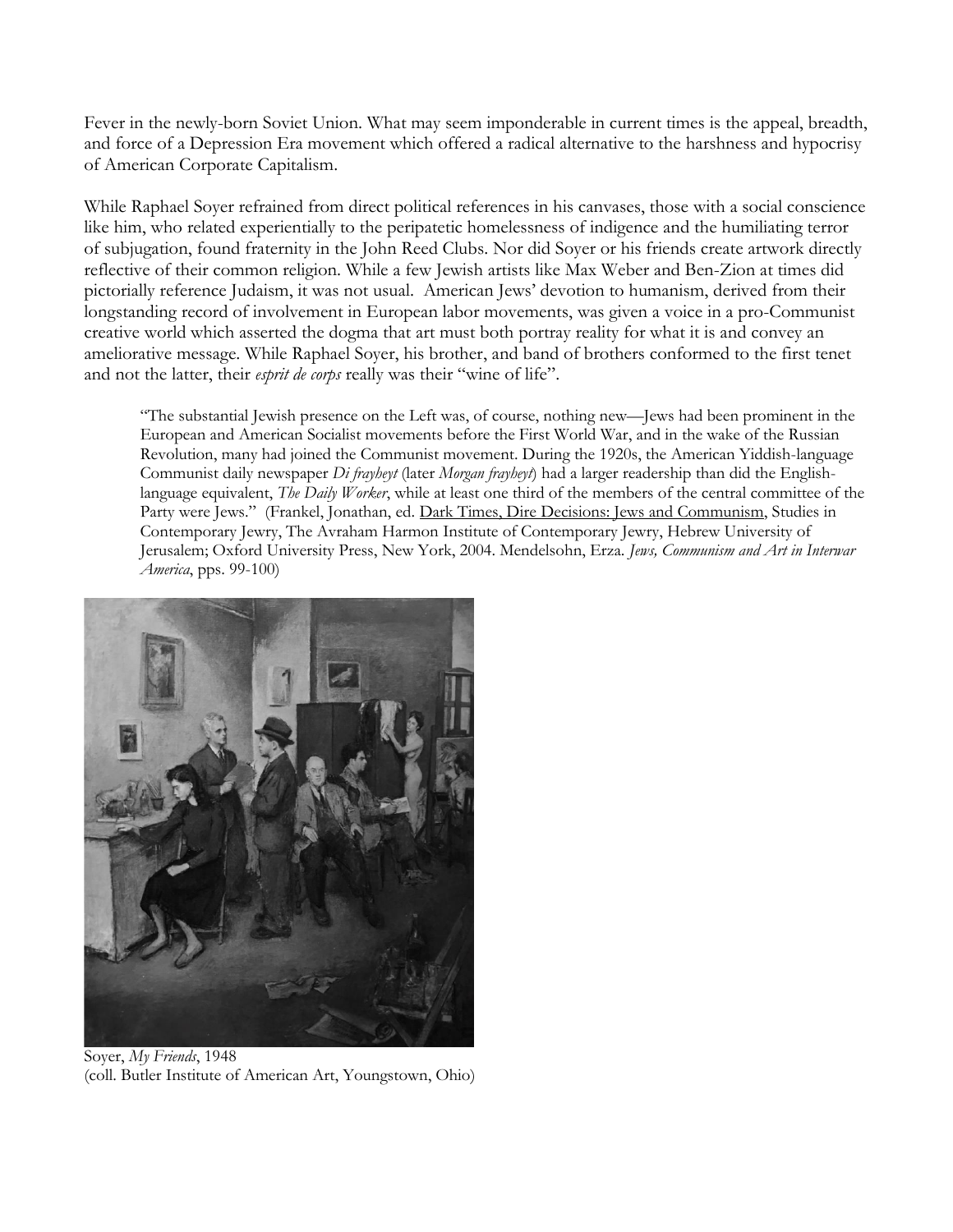

Raphael Soyer (Photograph by Alfredo Valente; Alfredo Valente papers, Archives of American Art, Smithsonian Institution, Washington, D.C.)



Moses Soyer *circa* 1955 (Photographer unknown; Moses Soyer papers, Archives of American Art, Smithsonian Institution, Washington, D.C.)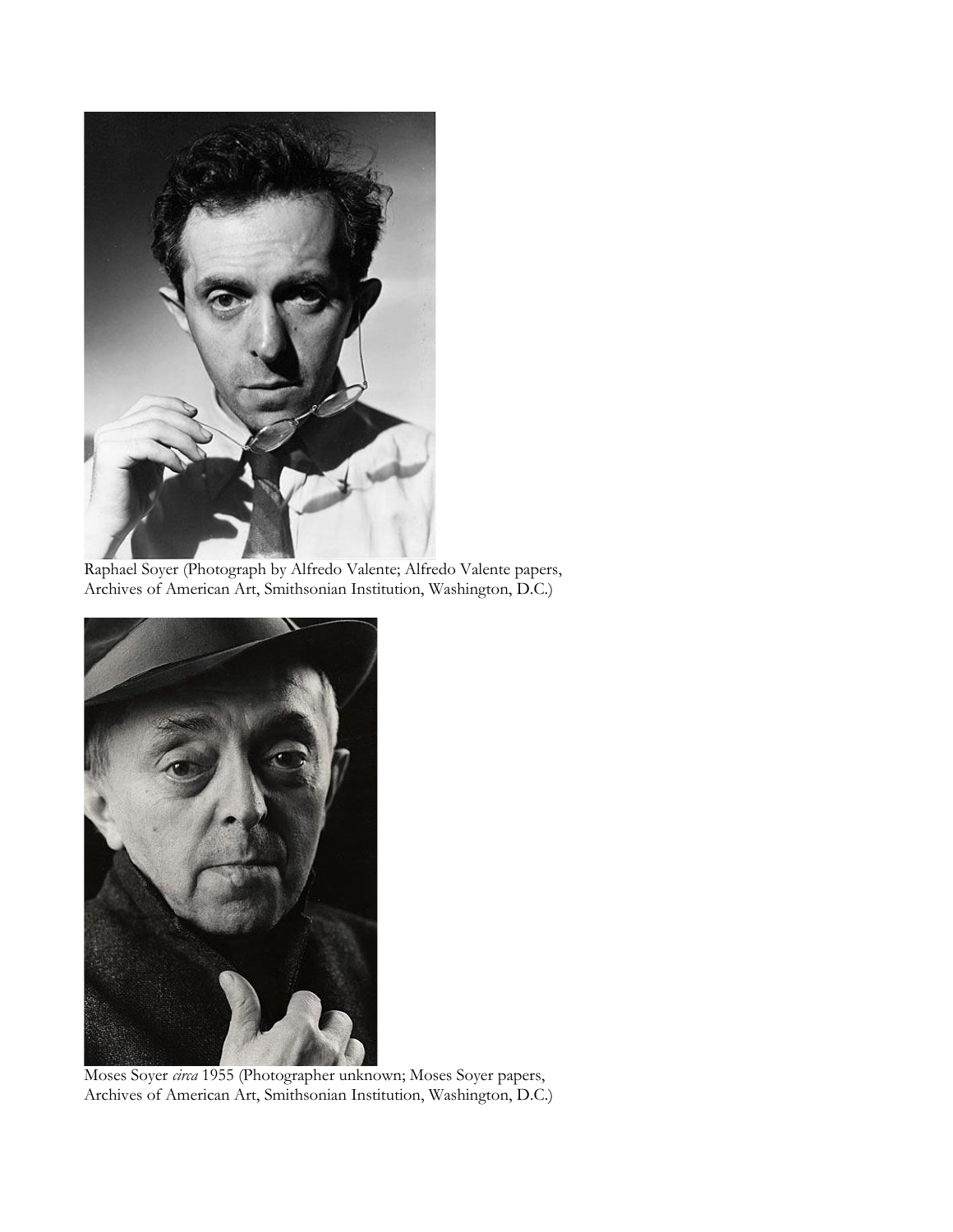

Chaim Gross in 1944 (photograph by Arnold Newman © 1994)



Nicola Cikovsky (photograph coll. Smithsonian American Art Museum, Washington, D.C.)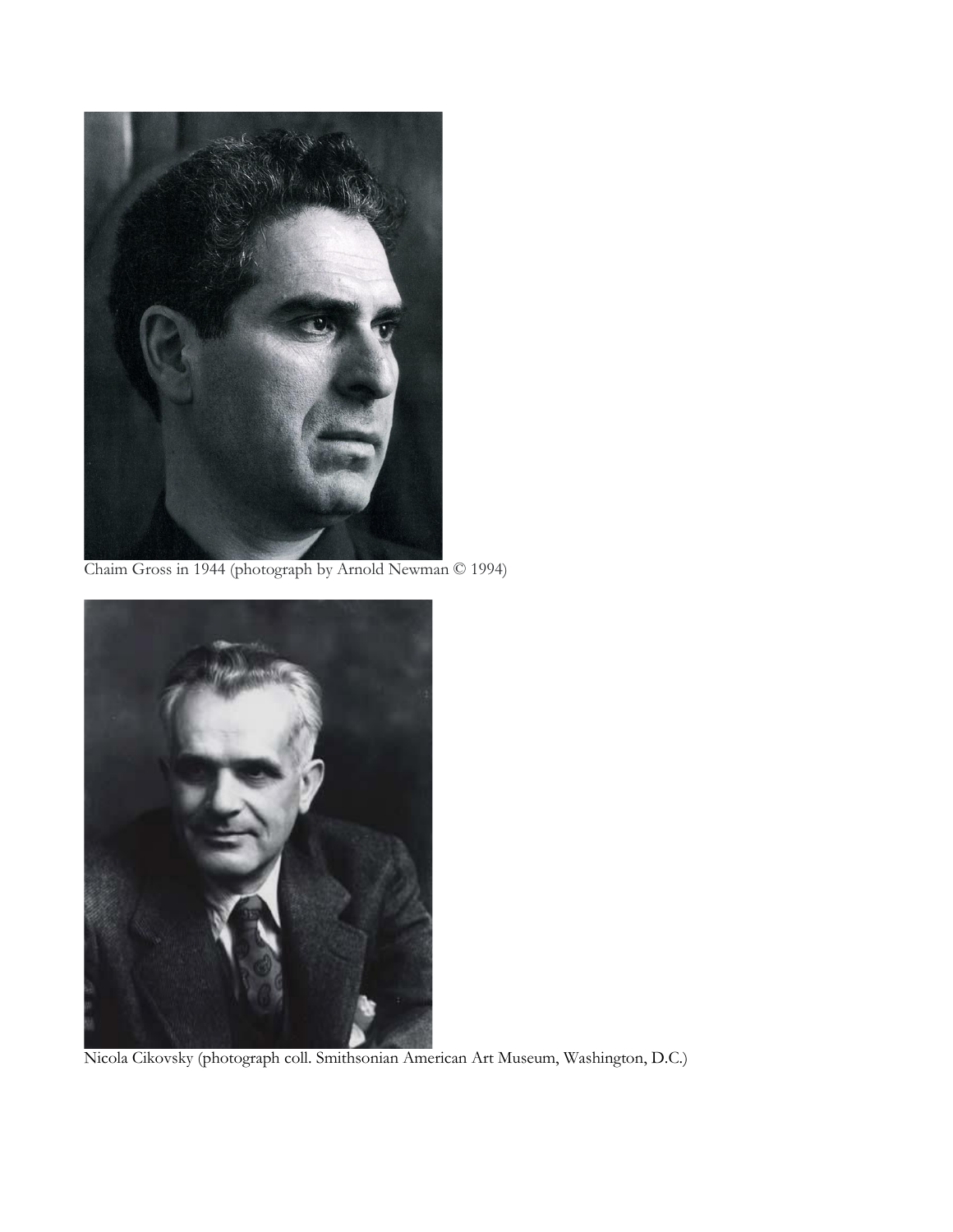

David Burliuk in 1950 (photograph by Alfredo Valente)



John Reed, American journalist and Communist activist, after which the John Reed Clubs were named